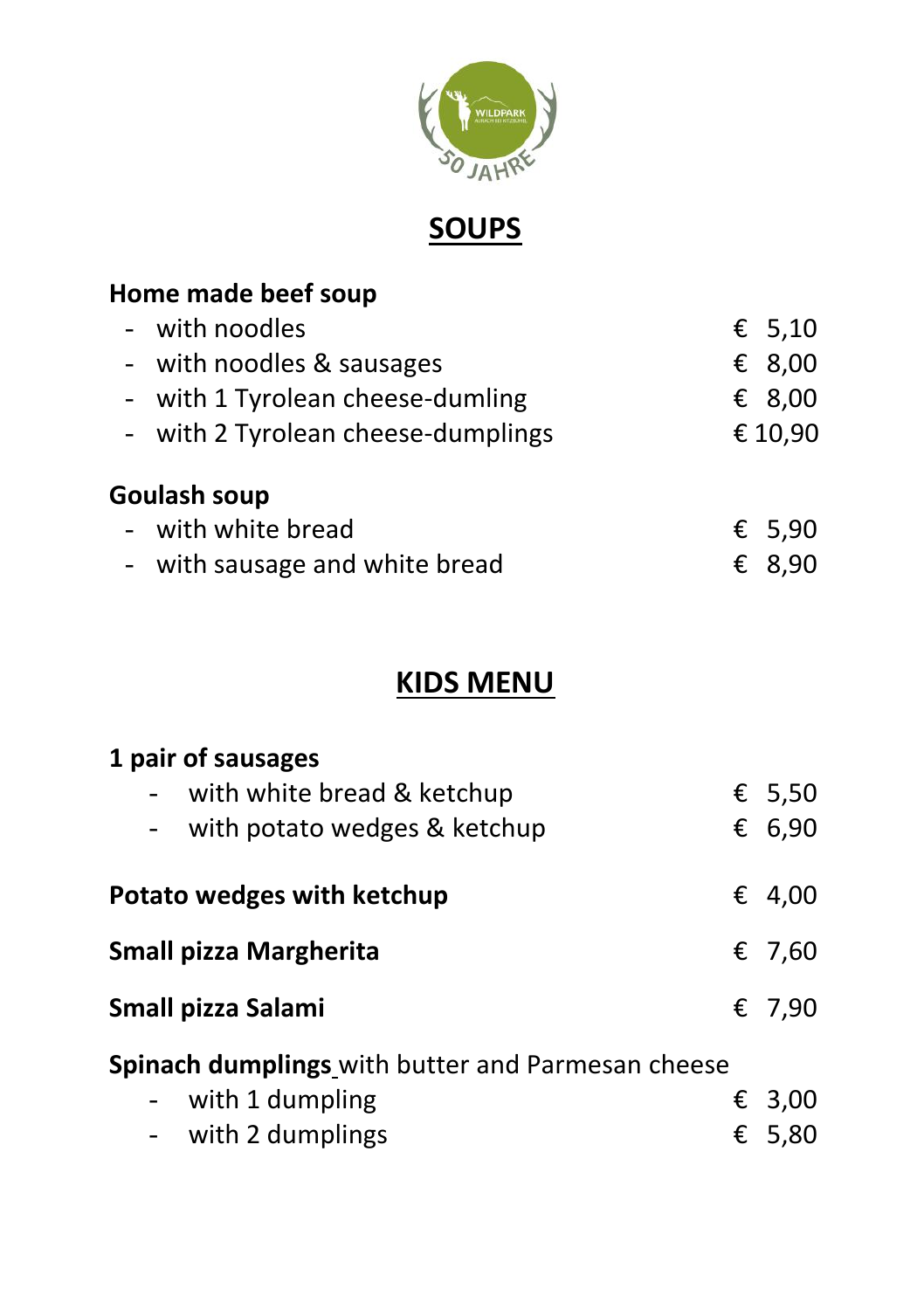

## **WILDPARK DELICACIES**

| <b>Big salad bowl</b> with cheep chease & honey-walnuts                                                                | € 11,90                              |
|------------------------------------------------------------------------------------------------------------------------|--------------------------------------|
| French Tarte with bacon, onions and rocket                                                                             | € 9,90                               |
| Pulled Pork Burger- with smoked pork<br>barbecue sauce, red cabbage-potato salad,<br>sourcream sauce and potato wedges | €13,90                               |
| <b>Spinach Dumplings</b><br>with butter, Parmesan cheese and side salad                                                | € 12,50                              |
| <b>Venison cheese sausage</b><br>with sauerkraut, mustard, horseradish & bread<br>with mustard, horseradish and bread  | € 10,10<br>€ 8,10                    |
| Fried Ausrian farmer's donut with sauserkraut                                                                          | € 6,50                               |
| Venison Sausages (cold) 1 pair with housebread                                                                         | € 6,40                               |
| <b>DESSERT</b>                                                                                                         |                                      |
| <b>Fried Austrian farmer's donut</b><br>with cranberries and vanilla sauce                                             | € 7,10                               |
| <b>Apple or Curd-Strudel homemade</b><br>- with cream<br>- with 1 scoop of vanilla ice cream<br>- with vanilla sauce   | € 3,50<br>€ 4,50<br>€ 4,90<br>€ 5,50 |

*Please ask our staff for the daily cake recommendations*

| Espresso with 1 scoop of vanilla ice cream, |        |
|---------------------------------------------|--------|
| cream and eggnog                            | € 5,30 |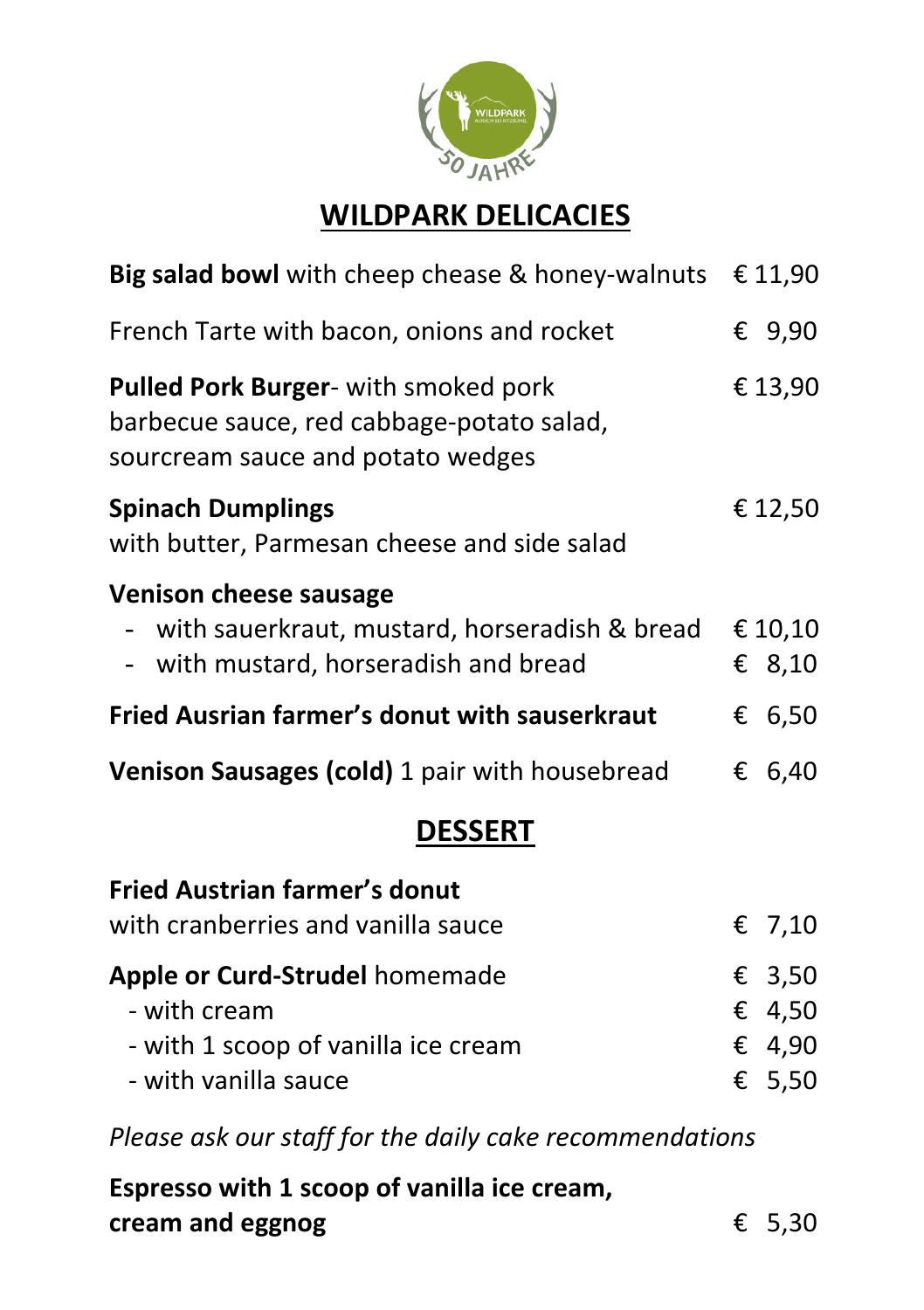

#### **WILDPARK DELICACIES TAKE AWAY**

| Smoked venison sausage 1 pair* | $\epsilon$ 3,50 |
|--------------------------------|-----------------|
| Venison cheese sausage 5 pair* | € 16,00         |
| Venison salami*                | € 19,00         |

\*frozen after processing

#### **ALLERGENS**

Our service team will inform you about allergens

#### **WAITING PERIOD**

We ask for your understanding that waiting times can occur when the restaurant is full.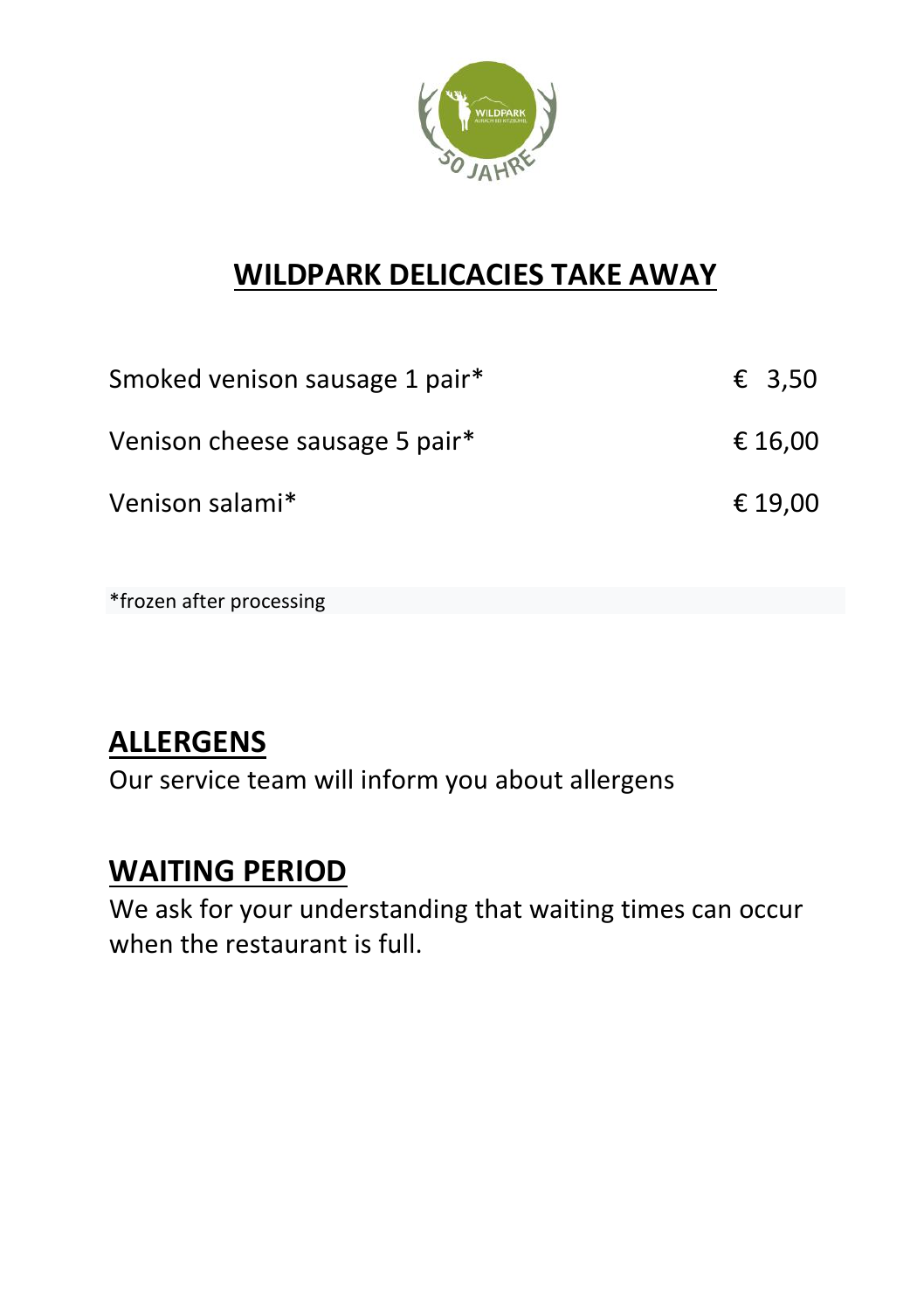

# **ALKOHOL-FREE DRINKS**

| Elderberry juice, raspberry juice, apple juice, black currant<br>juice, lemon soda, orange juice |        |
|--------------------------------------------------------------------------------------------------|--------|
| small 0,30 I pure or with soda water                                                             | € 2,90 |
| large 0,50 l pure or with soda water                                                             | €4,00  |
| Water sparkling or still                                                                         |        |
| small 0,33 l                                                                                     | € 3,30 |
| - large $0,75$ l                                                                                 | € 5,60 |
| Almdudler, Fanta, Sprite, Spezi, Ice Tea, Cola, Cola Zero                                        |        |
| 0,331                                                                                            | € 3,60 |
| <b>Red Bull 0,25 l</b>                                                                           | €4,60  |
| <b>BEER</b>                                                                                      |        |
| Stiegl beer from the barrel                                                                      |        |
| small 0,3 l                                                                                      | € 3,60 |
| large $0,5$ l                                                                                    | €4,20  |
| <b>Gösser Radler from the barrel</b>                                                             |        |
| small $0,3$ l                                                                                    | € 3,60 |
| large $0,5$ l                                                                                    | €4,20  |
| Claustaler alkoholfree beer 0,5 l                                                                | €4,40  |
| Franziskaner wheat beer 0,5 l<br>light, dark, alkoholfree                                        | €4,40  |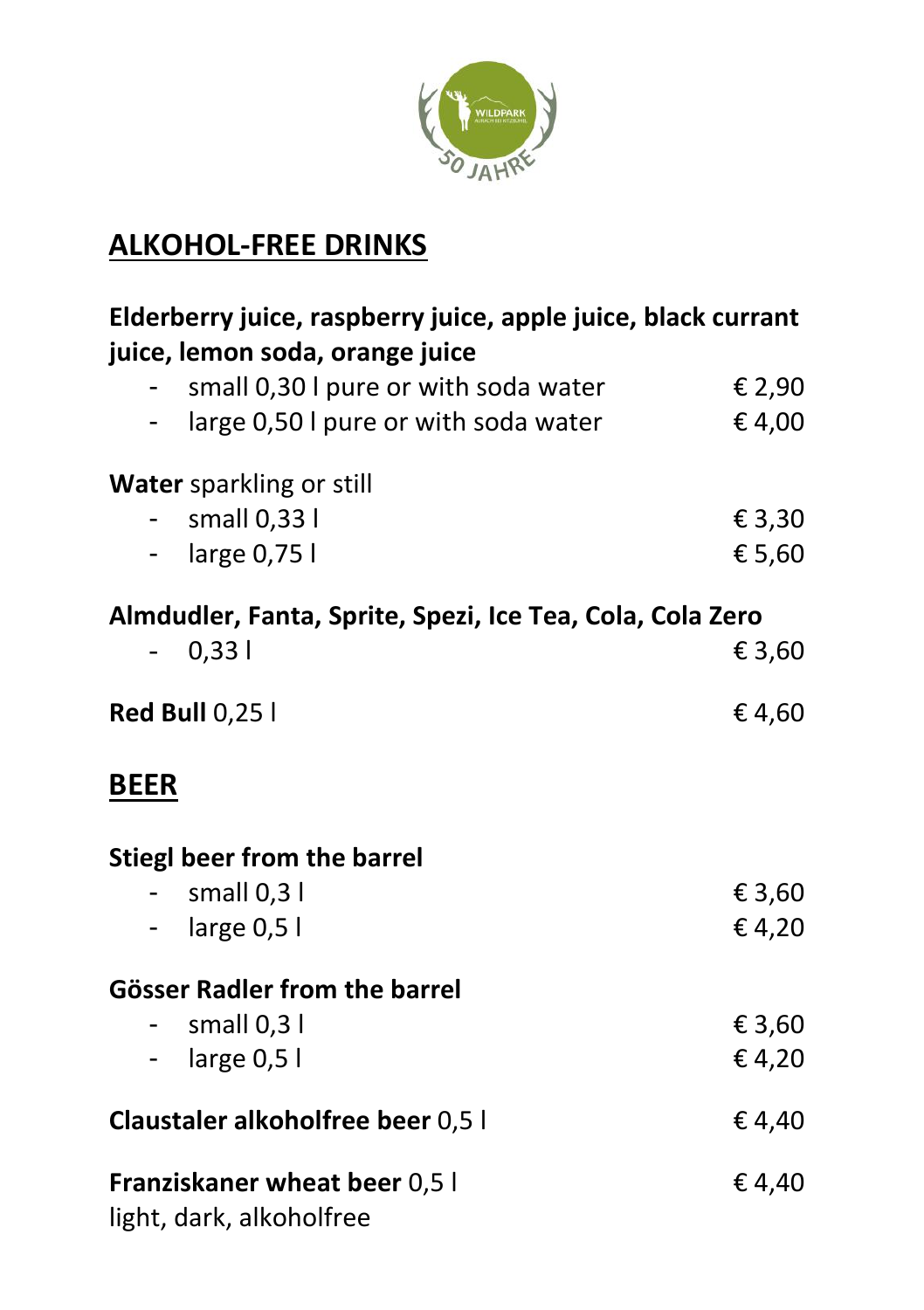

# **SPARKLING WINE**

| Hugo $1/4$  <br>Prosecco, Elderberry, Soda, Mint, Lemon        | € 5,60  |
|----------------------------------------------------------------|---------|
| <b>Aperol Spritzer 1/4 l</b><br>Prosecco, Aperol, Soda, Orange | € 5,60  |
| Glass Prosecco 0,1 l                                           | € 4,30  |
| <b>Bottle Prosecco 0,75 l</b>                                  | € 29,00 |

## **WHITE WINE**

| White-Spritzer 1/4 I white wine with soda water                                                                   |   | € 4,30            |
|-------------------------------------------------------------------------------------------------------------------|---|-------------------|
| <b>Summer-Spritzer</b> $1/4$ I – lighter version                                                                  |   | € 4,30            |
| Grüner Veltliner Wora<br>Winery Christian Gmeiner, Niederösterreich<br>Bottle 0,75<br>Glass $1/8$ l               |   | € 24,00<br>€ 4,10 |
| <b>Muskateller</b><br>Winery Christian Gmeiner, Niederösterreich Austria<br><b>Bottle 0,75 l</b><br>Glass $1/8$ l | € | € 24,00<br>4,10   |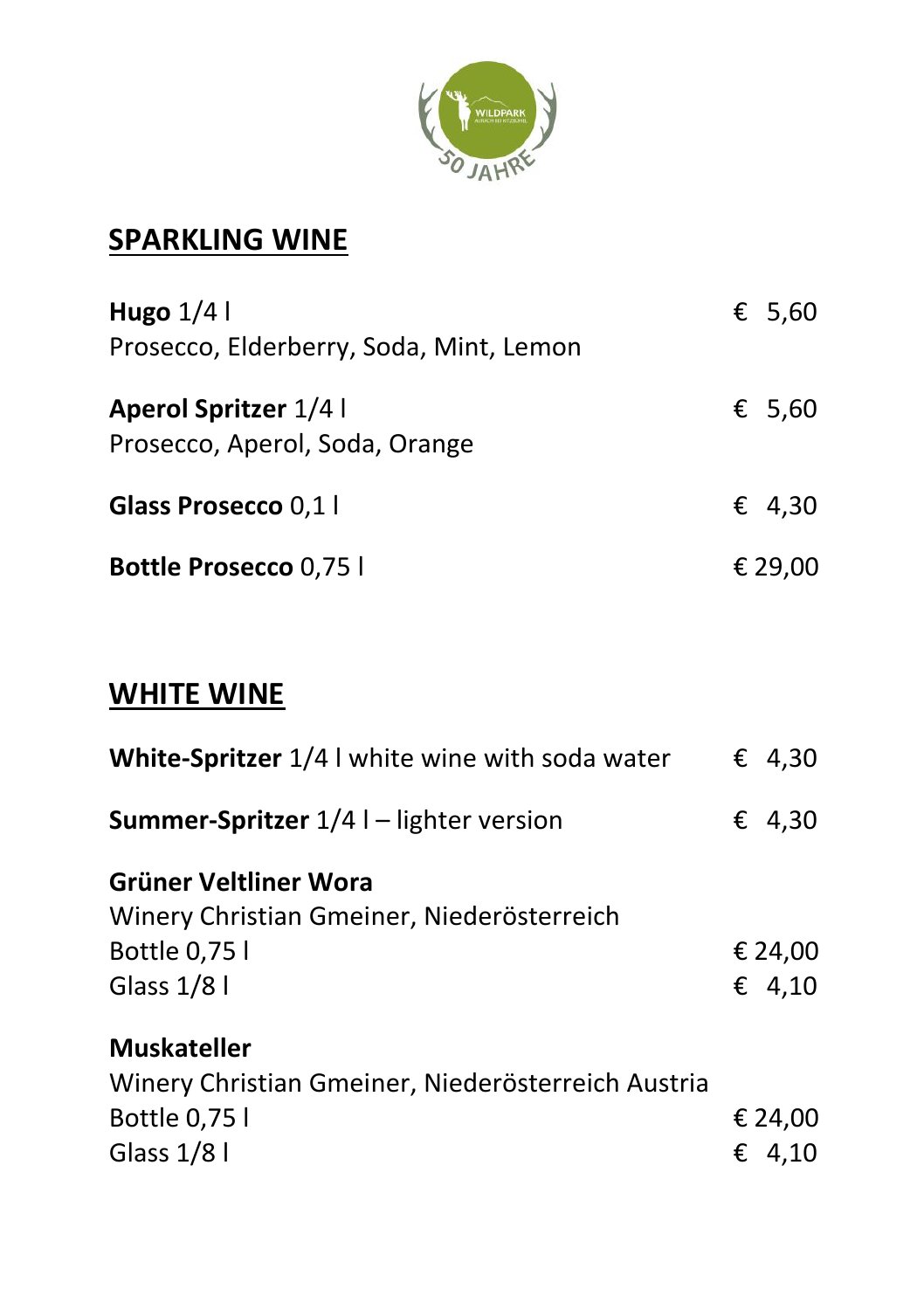

### **REDWINE**

| <b>Zweigelt Goldberg</b>                           |         |
|----------------------------------------------------|---------|
| Winery Christian Gmeiner, Niederösterreich Austria |         |
| Bottle 0,75 l                                      | € 23,00 |
| Glass $1/8$ l                                      | € 3,90  |
| <b>Cabernet Sauvignon</b>                          |         |
| Winery Christian Gmeiner, Niederösterreich Austria |         |
| Bottle 0,75 l                                      | € 24,00 |
| Glass $1/8$ l                                      | € 4,10  |
|                                                    |         |
| <b>SPIRITS 2 cl</b>                                |         |
| Obstler                                            | € 3,60  |
| Eggnog                                             | € 3,60  |
| Averna, Ramazotti                                  | € 3,90  |
| Pear, Apricot, Hazel nut                           | € 4,70  |
| Stone pine, Rowanberry, Raspberry                  | € 5,50  |